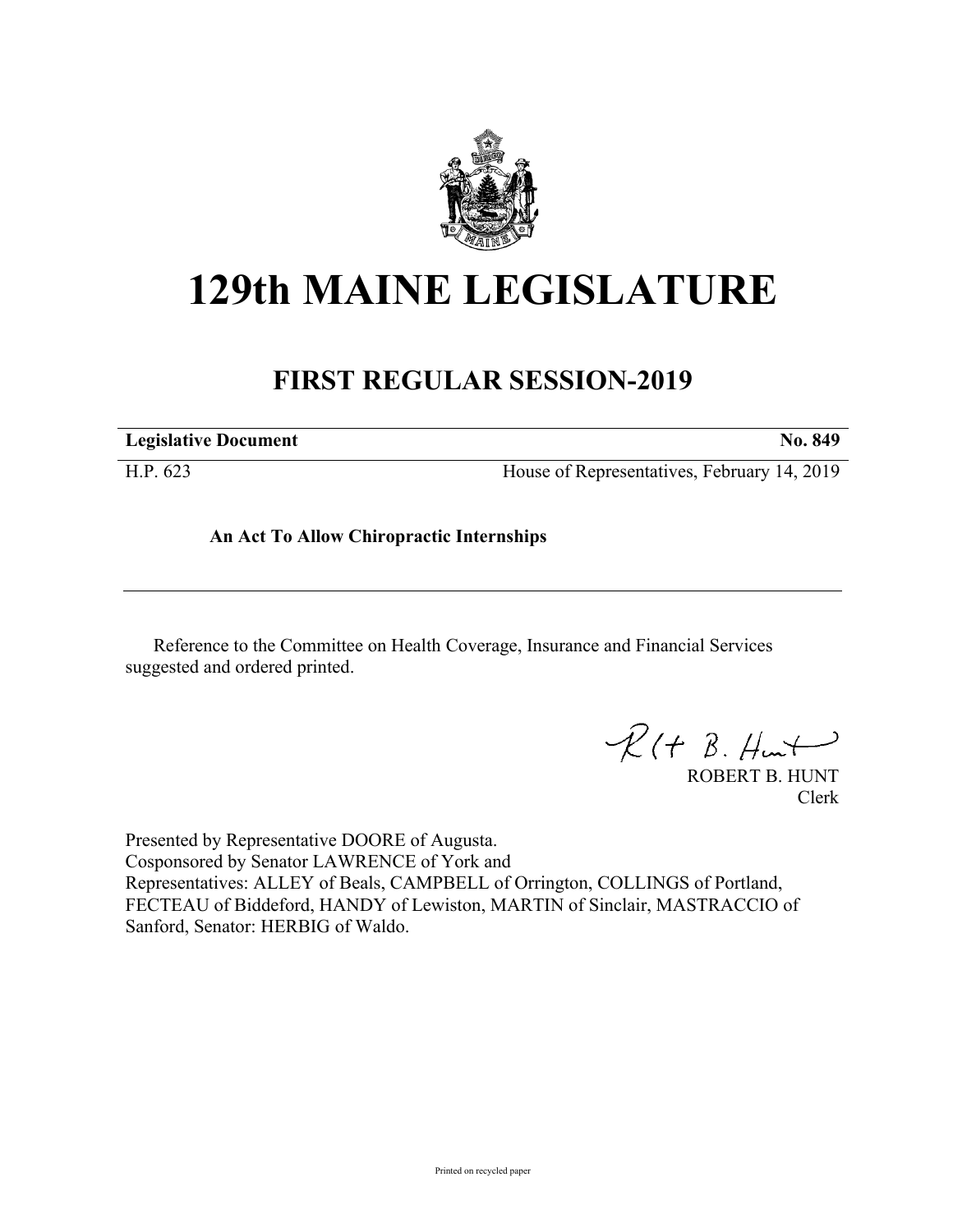| $\mathbf{1}$ | Be it enacted by the People of the State of Maine as follows:                               |
|--------------|---------------------------------------------------------------------------------------------|
| 2            | Sec. 1. 32 MRSA §451, sub-§2-A is enacted to read:                                          |
| 3            | 2-A. Chiropractic intern. "Chiropractic intern" means a chiropractic student who            |
| 4            | has been issued a temporary license to provide chiropractic services under the provisions   |
| 5            | of subchapter 5.                                                                            |
| 6            | Sec. 2. 32 MRSA c. 9, sub-c. 5 is enacted to read:                                          |
| 7            | <b>SUBCHAPTER 5</b>                                                                         |
| 8            | <b>CHIROPRACTIC INTERNS</b>                                                                 |
| 9            | §561. License                                                                               |
| 10           | An individual may not provide chiropractic services as a chiropractic intern except as      |
| 11           | described under this subchapter.                                                            |
| 12           | 1. Application for licensure. An applicant for a temporary license to practice              |
| 13           | chiropractic as a chiropractic intern pursuant to this subchapter shall complete an         |
| 14           | application on a form established by the board and pay a fee established by the board. An   |
| 15           | applicant for a temporary license shall:                                                    |
| 16           | A. Identify the college or institution at which the applicant is a student sponsoring       |
| 17           | the applicant through a preceptorship arrangement;                                          |
| 18           | B. Identify the licensed chiropractic doctor who will provide supervision to the            |
| 19           | applicant, who must possess a valid, unrestricted license to practice chiropractic in       |
| 20           | the State and be approved by the sponsoring college or institution under paragraph $A$ ;    |
| 21           | C. Identify to the satisfaction of the board that adequate professional liability           |
| 22           | insurance provided by the sponsoring college or institution under paragraph A that          |
| 23           | covers the internship relationship is in effect;                                            |
| 24           | D. Provide evidence of having good moral character by means of a letter of good             |
| 25           | standing from the sponsoring college or institution under paragraph A and submit to a       |
| 26           | criminal background check as described in Title 20-A, section 6103; and                     |
| 27           | E. Attest to having fully read and understood the requirements of this chapter and all      |
| 28           | rules established by the board pertaining to the legal practice of chiropractic in the      |
| 29           | State and agree to practice within the confines of state law.                               |
| 30           | The board may issue a nonrenewable temporary license, not to exceed 6 months, to            |
| 31           | practice chiropractic to an applicant meeting all of the conditions of this subsection. The |
| 32           | temporary license must describe the place or setting where chiropractic services are        |
| 33           | provided. An applicant failing to provide documentation of the requirements of this         |
| 34           | subsection may not be granted a temporary license by the board. The board may by rule       |
| 35           | establish other requirements for temporary licensure of chiropractic interns.               |